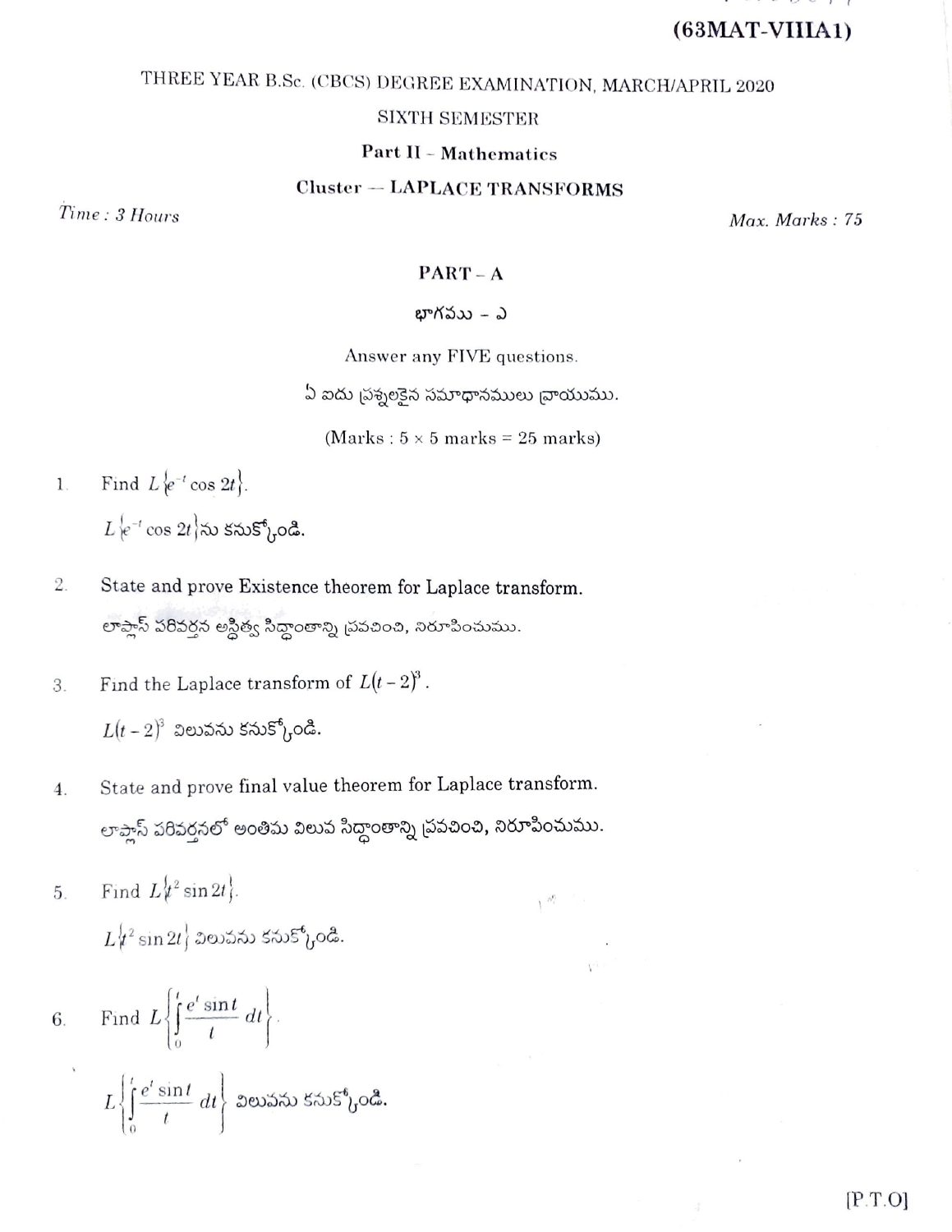7. Find 
$$
L^{-1} \left\{ \frac{1}{p} \log \left( \frac{p+2}{p+1} \right) \right\}
$$
.  
 $L^{-1} \left\{ \frac{1}{p} \log \left( \frac{p+2}{p+1} \right) \right\}$  seusas uss<sup>6</sup>  $\log$ 

- State and prove change of scale property for inverse Laplace transform. 8. విలోమ లాప్లాస్ పరివర్తనలో స్కేలు మార్పు పద్ధతిని ప్రపచించి, నిరూపించుము.
- Find  $L^{-1}\left\{\log\left(\frac{1+s}{s^2}\right)\right\}.$  $9.$  $L^{-1}\left\{\log\left(\frac{1+s}{s^2}\right)\right\}$  విలువను కనుక్కోండి.
- 10. State and prove convolution theorem for inverse Laplace transform.

విలోమ లాప్లాస్ పరిపర్తినలో అంతర సిద్ధాంత (convolution theorem) ను చ్రవచించి, నిరూపించుము.

#### $PART - B$

#### భాగవుు – బి

Answer any FIVE of the following questions. Choosing atleast ONE question from each Section.

్రవతి సెక్షన్ నుండి ఒక (పశ్నను ఎన్నుకొని ఏపేని ఐదు (పశ్నలకు సమాధానములు వ్రాయుము.

 $(Marks: 5 \times 10 marks = 50 marks)$ 

#### **SECTION - A**

## $UNIT-I$

 $\overline{\mathcal{L}}$ 

Find  $L$  sin hat sin at. 11.

 $L$  sin hat sin at and several states,  $o$ &.

12. State and prove first shifting theorem for Laplace transform. లాప్లాస్ పరివర్తనలో మొదటి మార్పు సిద్ధాంతాన్ని చ్రవచించి, నిరూపించుము.

# $UNIT-II$

- Find  $L\left\{\sin^2\alpha t\right\}$ ; by using change of scale property. 13. స్కేలు మార్పు ధర్మాన్ని ఉపయోగించి  $L \{\sin^2 at\}$  విలువను కనుక్కోండి.
- 14. State and prove Initial value theorem for Laplace transform. లాప్లాస్ పరివర్తనలో తుది విలువ సిద్ధాంతమును <sub>(</sub>పవచించి, నిరూపించుము*.*